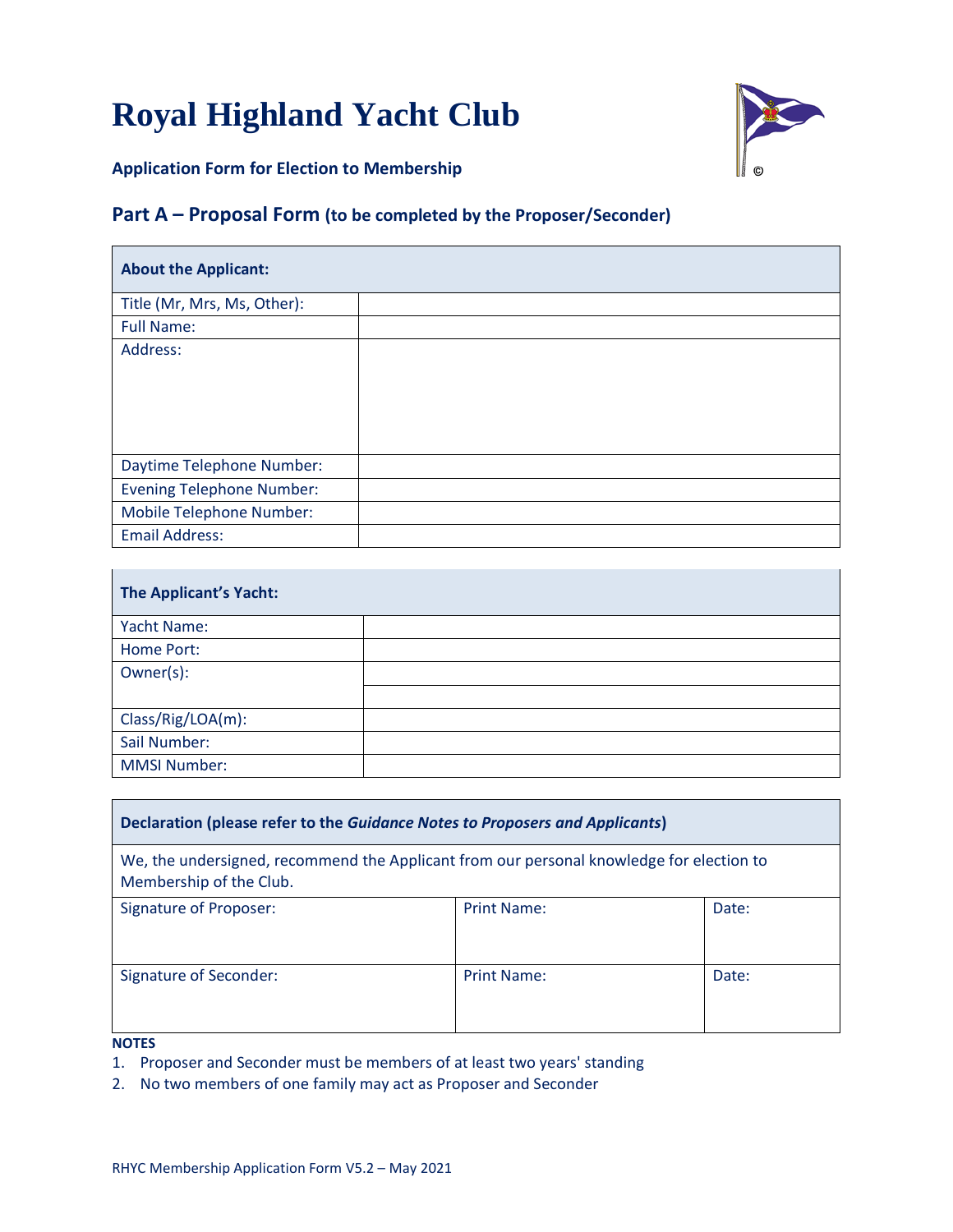## **Royal Highland Yacht Club**



**Application Form for Election to Membership**

#### **Part B – Application Form (to be completed by the applicant)**

**Have you attended any RHYC events? YES / NO** *If yes, please outline below:*

**Your Sailing Experience:** *Briefly describe your sailing experience, qualifications and membership of other yachts clubs:*

**Why do you wish to join the RHYC?:** *What is your connection with the west coast of Scotland and why do you wish to join the RHYC?*

| Declaration (to be completed by the applicant):                                            |       |  |  |  |
|--------------------------------------------------------------------------------------------|-------|--|--|--|
| I, the above named, wish to be considered for Membership of the Royal Highland Yacht Club. |       |  |  |  |
| <b>Print Name:</b>                                                                         | Date: |  |  |  |
|                                                                                            |       |  |  |  |
|                                                                                            |       |  |  |  |